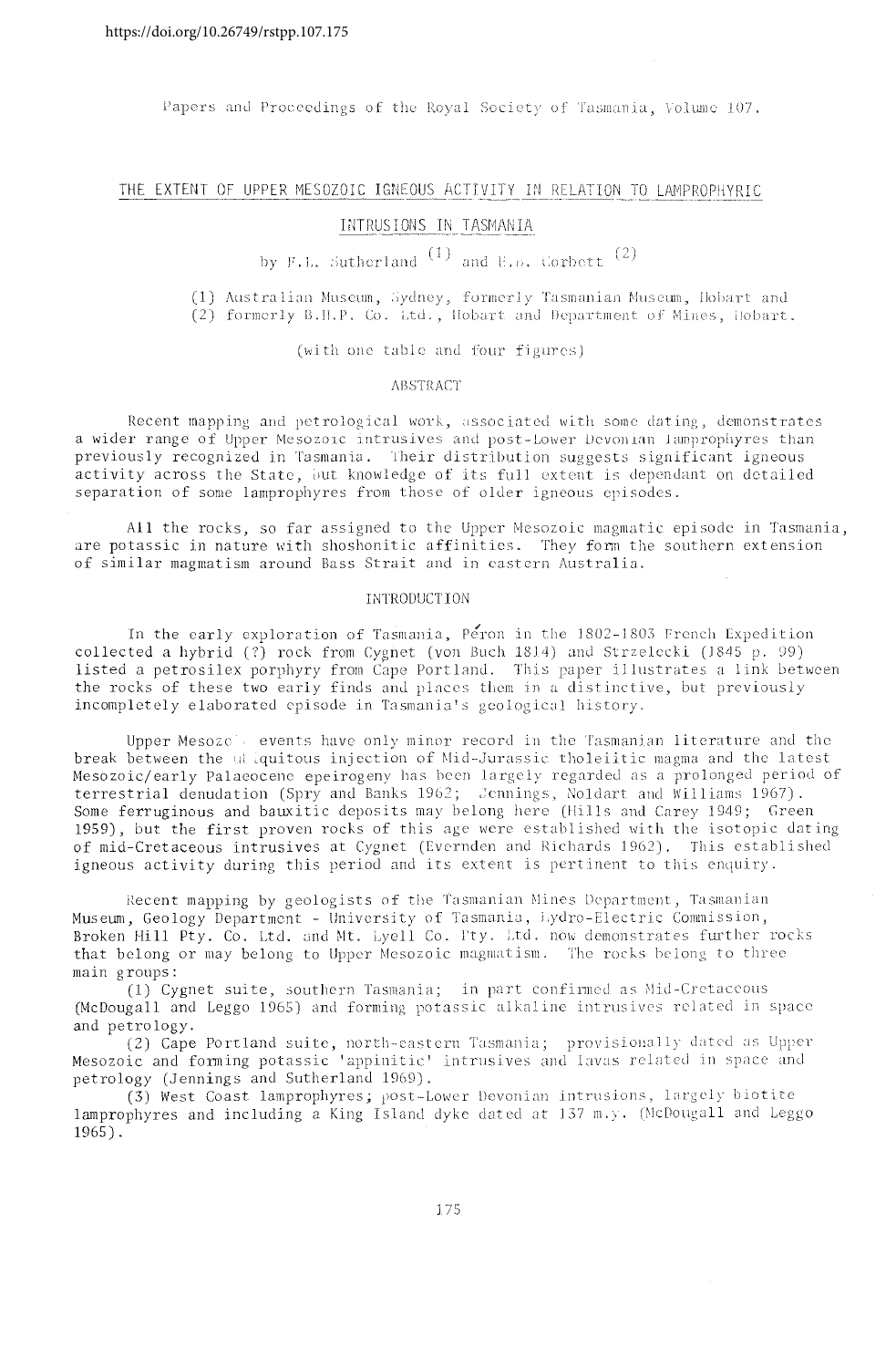

All these groups tend to have common chemical and petrological characters, particularly their potassic nature, and where dated have comparable Upper Mesozoic ages. In addition, if broad contemporaneity is asswned for these groups, they appear to fall into a differentiation series (Sutherland 1973a) and may therefore be consanguineous. Thus, it is reasonable to suggest that all or most of the rocks of group (3) may be Upper Mesozoic, an age not inconsistent with the field evidence. If the above arguments apply, then Upper Mesozoic igneous activity in Tasmania was more widespread than previously considered. Description of the three groups and evidence for their age and extent forms the main body of this paper.

#### SOUTHERN TASMANIA

Huon-Cygnet-Oyster Cove Area

The alkaline intermediate intrusives in this district (fig. 1) attracted considerable attention after their record on the Johnston FIG. 1 - Areas of dated Upper (1888) map and early description by Twelvetrees Mesozoic igneous rocks and West and Petterd (1898, 1899-1900). Most of the Mesozoic igneous rocks and West and Petterd (1898, 1899-1900). Most of the Coast lamprophyres in Tasmania. subsequent work is listed in the later detailed<br>1-King Island minettes, 2-Cape descriptions of the complex (Edwards 1947; I-King Island minettes, 2-Cape descriptions of the complex (Edwards 1947; Portland complex, 3-West Leaman and Naqvi 1967; Tasmanian Department of Coast lamprophyres, 4-Cygnet- Mines 1970) and its palaeomagnetic and isotopic Coast lamprophyres, 4-Cygnet- Mines 1970) and its palaeomagnetic and isotopic<br>D'Entrecasteaux Channel age measurement (Evernden and Richards 1962; age measurement (Evernden and Richards 1962; intrusives. Robertson and Hastie, 1962; McDougall and Leggo 1965).

These data suggest Mid-Cretaceous emplacement (98 + 3 m.y.) of syenitic (monzonitic) magma into domed Permian strata, forming intrusive sheets of porphyritic banatite-akerite. The magma apparently arose as a skin effect along a Jurassic dolerite intrusion producing a zone of contact metamorphic and hybrid rocks near Mt. Mary. An accompanying swarm of syenitic and unsaturated alkaline dykes (porphyritic banatite, orthoclasite, aplite, pegmatite, tinguaite and hauyne-garnet sanidine porphyry) show trends partly reflecting a regional N.N.E.-S.S.W. tensional control (fig. 2). The event was associated with minor gold and sulphide mineralization (Smith 1899; Twelvetrees 1902, 1908; Kemezys 1971).

#### D'Entrecasteaux Channel

Although extension of the Cygnet intrusives to D'Entrecasteaux Channel was recognised (Hogg 1901-1902; Skeats 1917; Hills et  $a^2.1922$ ; Edwards 1947) these *were* not mapped in detail and are much more extensive than depicted. Recent close mapping or the channel shore (fig. 3) has revealed numerous intrusions in the coastal. outcrops from Oyster Cove to Peppermint Bay but they prove difficult to trace inland under the soil cover.

The intrusions form a series of sills and dykes in Permian sediments and Jurassic dolerite. The main exposures are one side of a wide irregular dyke (200 m across) in Permian rocks between Peppermint and Little Peppermint Bays, an eroded transgressive sill-like extension of this body between Little Peppennint and Perch Bays and an extensive E.N.E. - W.S.W. trending dyke complex invading dolerite and Permian west of Kettering. One of the major bodies of the Kettering complex is exposed for 200 m along the road 0.3 Km west of the ferry turn-off, where it has intruded along a dolerite-Pennian contact and mineralized the strongly-baked Permian sediments. North of this, other dykes of the complex intrude through to the other side of the dolerite body and into uplifted basal Permian (7) tillite that shows contact metamorphism into hornfels with calcsilicate phases ami reaction coronas around pebbles.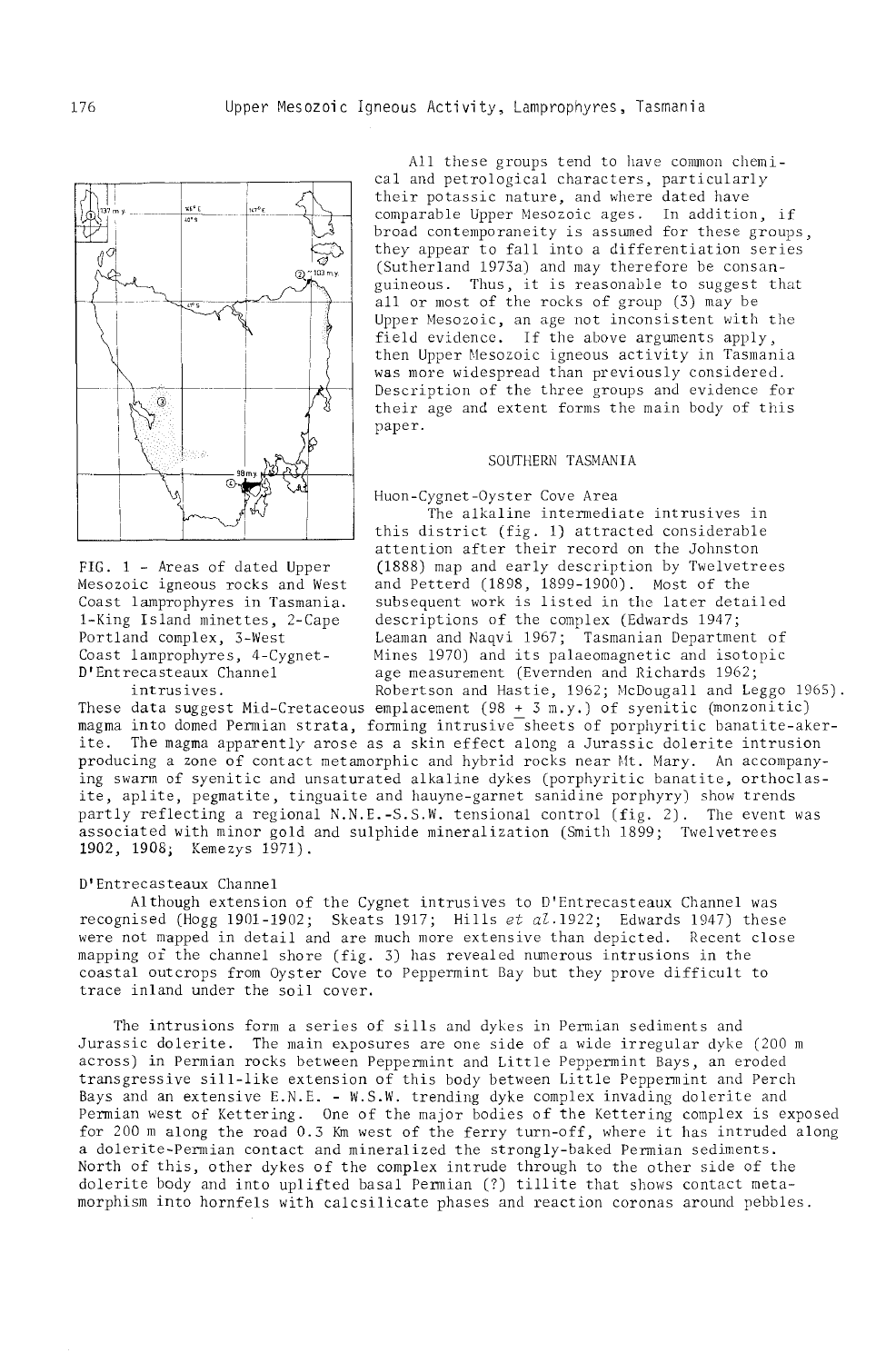

FIG. 2 - Rose diagrams showing comparative dyke trends from dated Upper Mesozoic intrusive complexes. Data on the Cygnet dykes is taken from Leaman and Naqvi (1967).

In the coastal exposures, minor steep and inclined dykes (up to 25 m wide) intrude, (a) basal Permian (?) tillite downfaulted in Little Peppennint Bay Jdyke trends  $152-160^{\circ}$ , (b) Permian beds upthrown in Peppermint Bay (trends 93-148 $^{\circ}$ ) and Little Oyster Cove (trends 77-88 $^{\circ}$ ) and (c) dolerite around Little Oyster Cove (trends 34-108<sup>0</sup>). These dykes show some tendency to an arrangement radial from the complex south-west of Kettering, but W.N.W.-E.S.E. trends dominate in similar fashion to Cygnet trends  $(fig. 2)$ , although the major structures trend E.N.E.-W.S.W. in contrast. Several associated small sills (up to  $10 \text{ m}$  thick) intrude the tilted Permian strata with undulose contacts and dip up to  $50^{\circ}$  E. Two sills occur in the succession south of Oyster Cove and sills fed from dykes are seen along Peppermint and Little Peppermint Bays and at the dolerite-Permian contact on the point east of Kettering.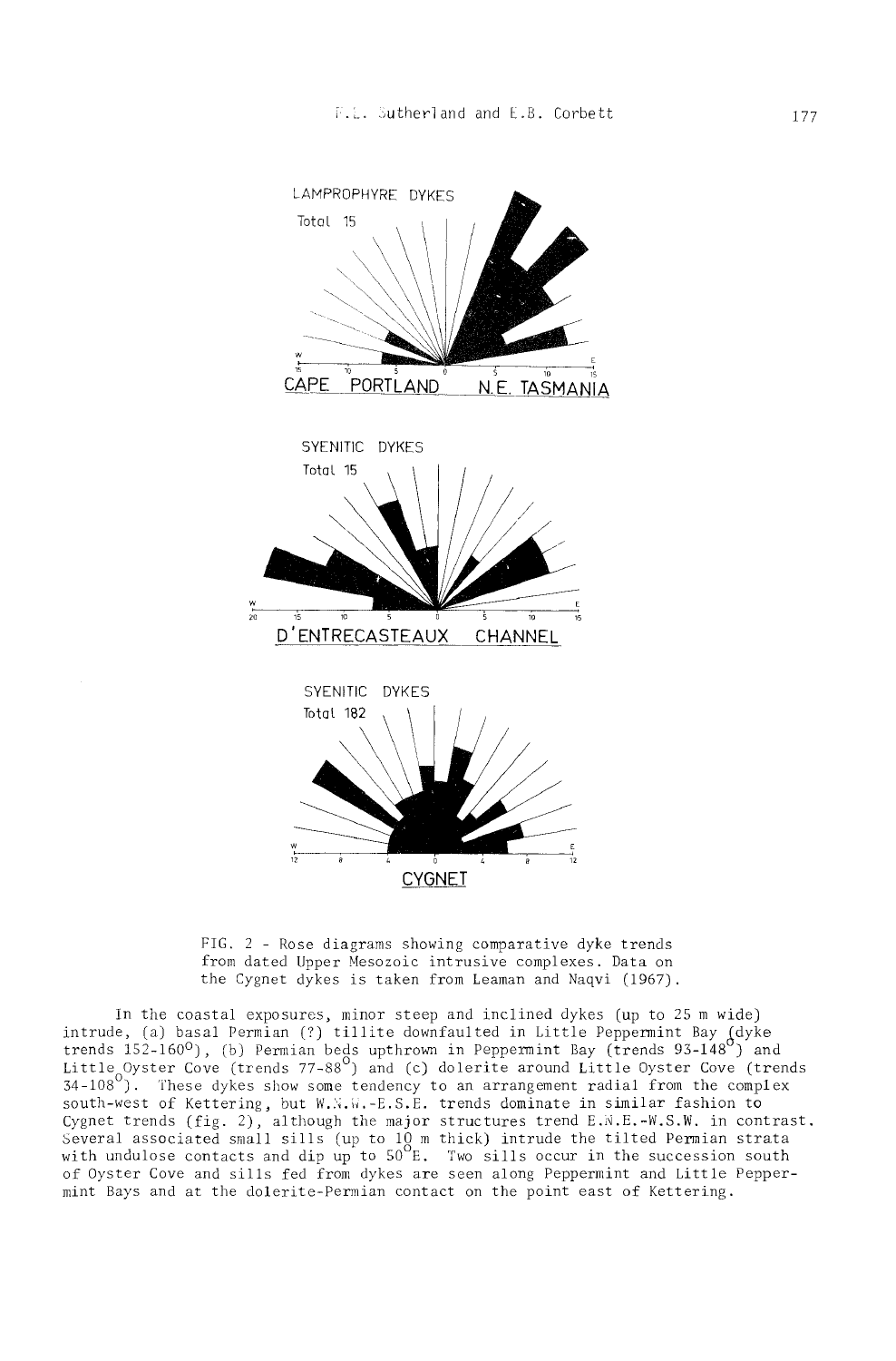Upper Mesozoic Igneous Activity, Lamprophyres, Tasmania

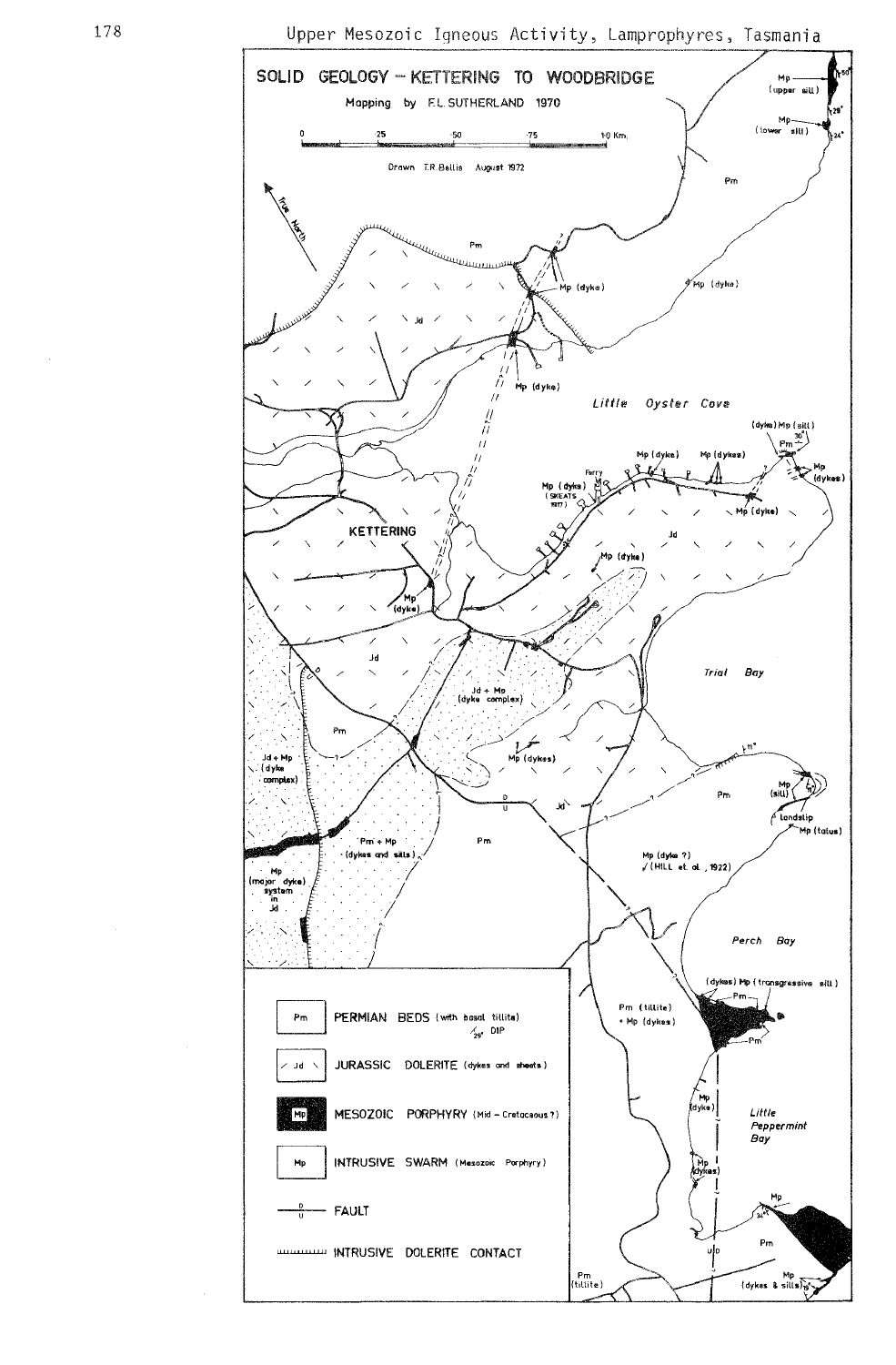The major bodies are emplaced near large faults or along intrusive dolerite contacts. The overall pattern of the complex suggests an original network of steep dykes connected with near-horizontal sills, with some of the major dykes splitting and branching outwards into thinner bodies at higher levels. This Cretaceous complex was then tilted and faulted during the late Mesozoic-Palaeocene epeirogenic movements of Tasmania. The intrusions are massive with blocky to rhombic and, in some cases, coarse platy jointing, which represents both Cretaceous thermal cooling and the later epeirogenic joint patterns.

Marginal chilling and baking and alteration of the host rocks is generally slight associated with smaller intrusions, effects rarely extending more than 2 m from contacts. Alteration of dolerite is evident near contacts with the main dyke swarms, with replacement of pyroxenes by hornblende and feathery actinolite. The Permian strata show isolated zones of strong silicification at Oyster Cove and Little Peppermint Bay (Sutherland 1971) and are commonly dappled with green secondary mineral staining; these features may relate to the nearby syenitic intrusions.

The D'Entrecasteaux Channel intrusives are composed of 'syenitic' porphyry, sometimes showing fluidal arrangement of phenocrysts (Skeats 1917; Edwards 1947). In thin sections all the rocks are porphyritic banatite. They usually contain abundant oscillatorilly-zoned tablets of andesine  $(Ab_{55-65})$  and rarer sanidine<br>(Or<sub>33</sub>Ab<sub>45</sub>An<sub>22</sub>), up to 3 cm across, in association with smaller zoned prisms of greenbrown aluminous hornblende (Analysis 1, Table 6, Edwards 1947) that may pass marginally into greenish blue alkali amphitole. These, with rarer microphenocrysts of ferrian augite, sphene and apatite, commonly grade into an orthophyric groundmass with orthoclase, interstitial quartz and dispersed magnetite. Sporadic sulphides may be present and include euhedral pyrite, pyrrhotite-chalcopyrite intergrowths, secondary pyrite and minor arsenopyrite. In a few dykes, epidote is conspicuous amongst the phenocrystic minerals, perhaps as a pseudomorphic phase.

The rock in the large dyke and sill-like extension at Little Peppermint Bay and in the upper sill south of Oyster Cove is notable for numerous fine to mediumgrained, cognate, mafic aggregates up to 10 cm across. Some of these may represent localized accumulations of hornblende, augite and sphene in the felsic groundmass, but others clearly represent earlier crystallate brought up with the magma. The most mafic types are the coarser hornblendites composed almost entirely of cumulative green-brown hornblende crystals up to 15 mm across, with minor sphene and apatite. Some inclusions are altered micro-quartz syenite containing considerable epidote. Thus, there is suggestion of intrusion of more xenolithic magma along an eastern line from Little Peppermint Bay, separate from intrusives derived from the complex west of Kettering.

Accidental xenoliths of host rocks within the intrusives include baked Permian sediments in fragments up to 30 cm and as isolated blocks up to 30 m across. Exotic rock fragments appear in the dykes intruding the tillite at Little Peppermint Bay (Hogg 1901-1902).

Overall, syenitic intrusions of the Cygnet type are now known to extend from, Woodbridge-Oyster Cove towards Dover, implying a minimum area of at least 350 Km for the activity. The syenites intrude up to the top of the Permian marine beds, but not into the overlying massive freshwater Triassic sandstones even when immediately adjacent in outcrop (Leaman and Nagvi 1967). Thus the actual area of intrusion may be considerably greater than exposed.

## NORTH-EASTERN TASMANIA

A potassic dioritic (porphyrite) complex, associated with spessartitic, kersant-

FIG. 3 - Solid Geology of the Kettering Woodbridge area, D'Entrecasteaux Channel, showing distribution and forms of the Upper Mesozoic intrusives (see opposite page).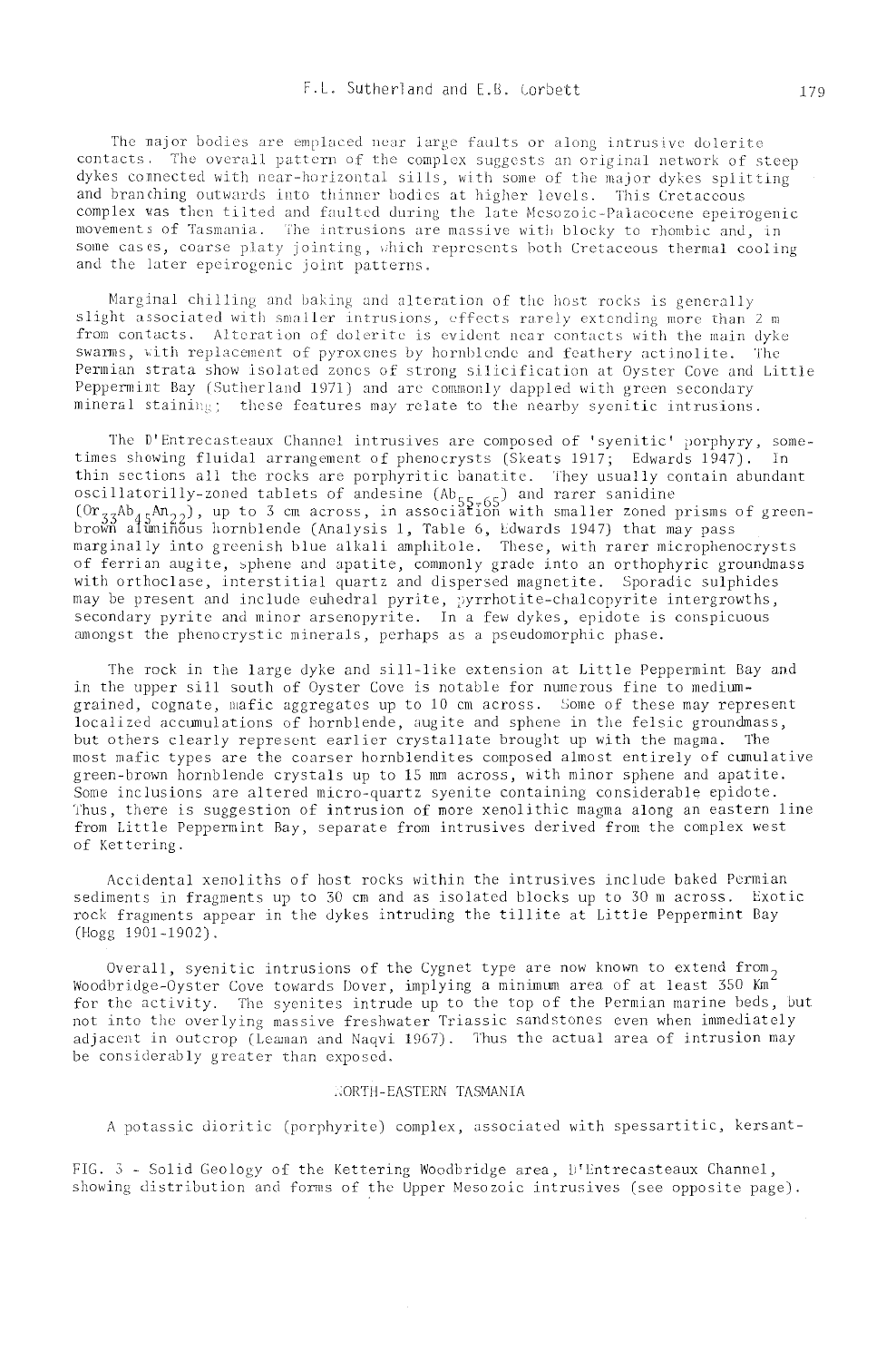itic and rare vogesitic dykes and 'trachyandesitic' lavas, is centred near Cape Portland (fig. 1); stratigraphic evidence suggests that it is probably Upper Jurassic/Lower Cretaceous in age (Jennings ments on a dyke (locality 22) gave magnetization directions of Decl. 354 $^{\rm o}$  and  $-84^\circ$  with normal polarity (Wyatt 1971), comparable with directions determined for the Cygnet complex (Robertson and Hastie 1962). l:ecent isotopic dating of some of the rocks (C. Brooks & D.J. Jennings, Tasm. lines Dept., rept. in prep.) gave minimum ages ranging from  $91 + 1$  m.y. (K/Ar) to  $103 + 23$  m.y. (Rb/Sr), supporting a Lower to Mid-Cretaceous age for emplacement.

The dykes show approximately radial distribution around the central complex, but are dominated by NE-SW trends (fig. 2). This is an unusual dominant post-Palaeozoic intrusive trend for Tasmania and contrasts with the main trend of the Cygnet suite, suggesting emplacement of the Cretaceous magmas under locally different tensional and/or basement structural controls. Regional basement trends are generally north westerly to northerly in N. E. Tasmania swinging north-easterly in eastern Bass Strait (Sutherland 1973b), but the precise relationship of the Cape Portland complex to these trends is obscured by Jurassic dolerite cover.

Chemical analyses of the Cape Portland suite (summary, Table 1) indicate parent magma compositionally intermediate between the average diorite and average monzonite of Nockolds (1954) and transitional towards shoshonitic associations (Sutherl and 1973a). The dyke compositions match fairly well with corresponding average kersantite and spessartite compositions of Metais and Chayes (1963), except for high Fe/ Mg ratios.

Similar rocks to the Cape Portland intrusives have been mapped more recently, cutting granite basement south and north of the complex (D.J. Jenning and J.D. Cocker, pers. comm.). They include dykes 4 km north-west of Mussel Roe Bay (E-W trending hornblende-augite spessartite with cognate mafic inclusions), 8 km north-west of Eddystone Point (hornblende-plagioclase spessartites) and 1 km west of Puncheon Point, Cape Barren Island (E-W trending altered porphyritic banatite). Further afield, detailed mapping of the St. I.elens granodiorite intrusives has revealed at least nine younger dykes up to 6 m wide and at least 100 m long (Cocker 1971), which in thin sections compare closely with Cape Portland porphyrites and spessartites and chemically show similar high K<sub>2</sub>0/Na<sub>2</sub>O ratios. Intermediate hornblendic rocks in<br>small intrusions occur elsewhere in N.E. Tasmania and include diorite porphyrite at Scamander Tier (Walker 1957), hornblende picrite at Scamander (Longman 1961), hornblende lamprophyre at Camden (Everard, in Longman 1966) as well as hornblende monzon-ite at Priory, hornblende dolerite at Blue Tier and altered micro-porphyrite *ex situ*  at Kangaroo Bay, Clark Island, (J.D. Cocker, D.J. Jennings and D.I. Groves, pers. comm.). Some of the above rocks may be related to the Mid-Upper Palaeozoic granites, but an Upper Mesozoic age cannot be discounted on present evidence.

## WESTERN TASMANIA

Lamprophyres have been noted from widely scattered localities in Western Tasmania, but lie within two separate areas, King Island and a West Coast belt that extends from north of Queenstown to south of Low Rocky Point and across to the Florentine Valley (figs. 1 and 4).

On King Island, Waterhouse (1916) reported lamprophyric dykes that in places traversed the Newer granite of the Island and he also referred to various dykes of undetermined hornblendic rocks. An olivine minette dyke intrudes Cambrian basic volcanics on the east coast north of Grassy, on a trend related to post-volcanic fau-<br>lts striking about 290-300<sup>0</sup> (Scott 1951; Solomon 1964; J.D. Cocker pers. comm.). In thin sections this appears identical to and may be the same biotite lamprophyre dated by McDougall and Leggo (1965). The rock contains large orthopyroxene and clinopyroxene crystals with resorbed margins that are probably accidental xenocrysts from the basic host rocks.  $\wedge$  similar minette dyke of approximately E-W trend intrudes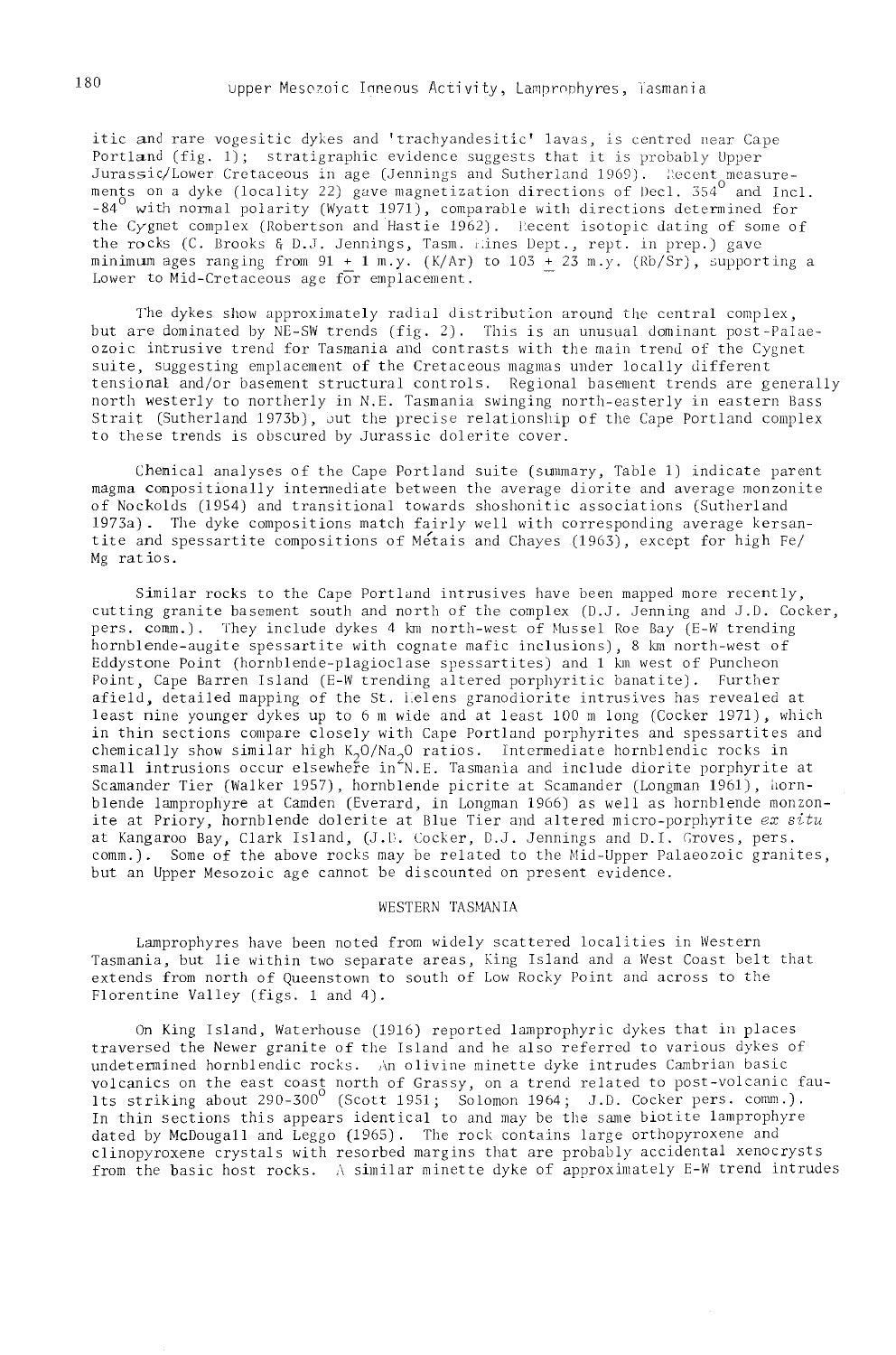

FIG. 4 - Map showing localities, trends, structural relationships and petrology of the West Coast lamprophyres.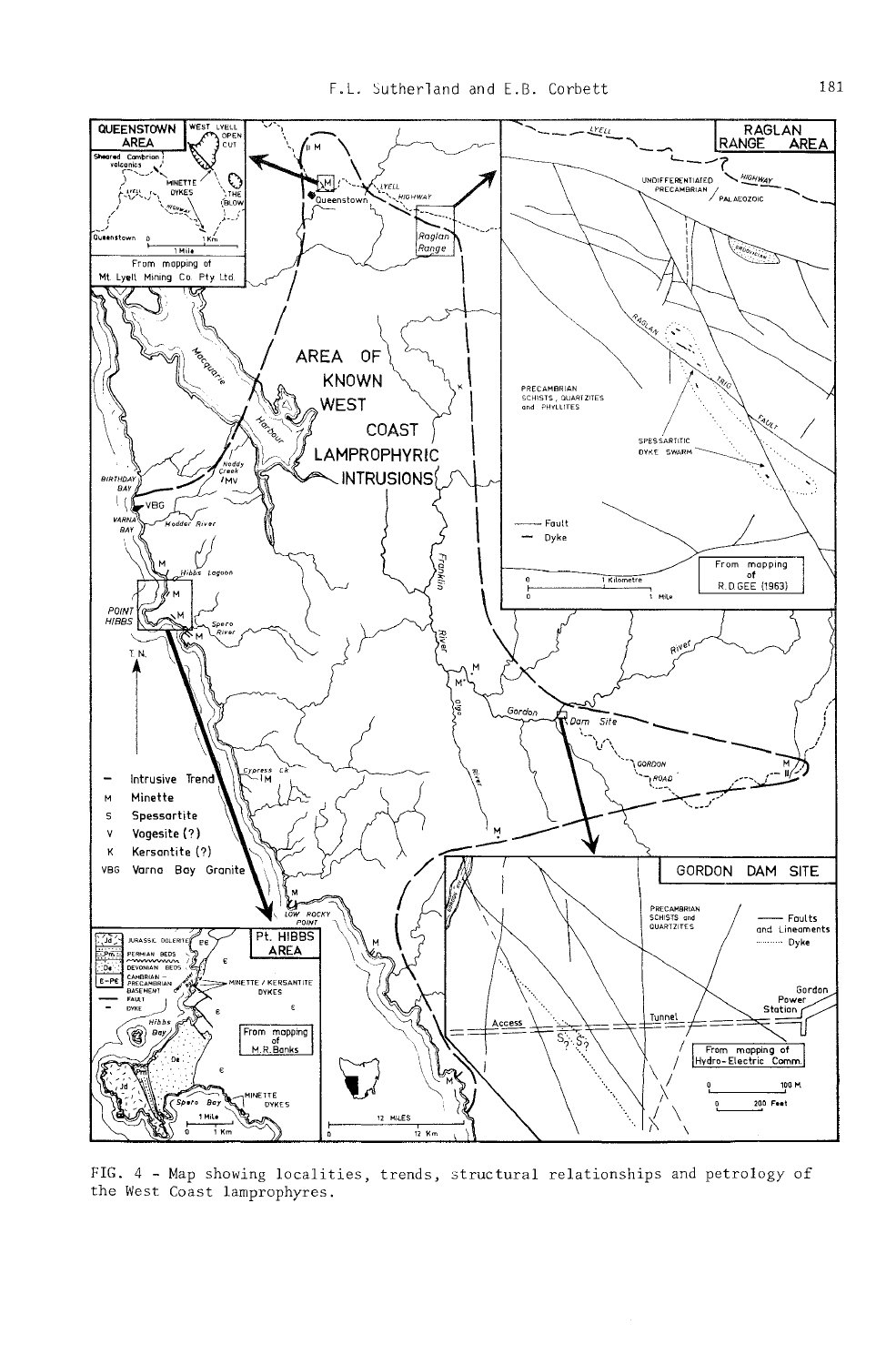Precambrian schists on the west coast of the Island about 0.6 km south of Currie (J.D. Cocker pers. comm.), but in thin sections contains accidental, marginallyresorbed quartz instead of mafic inclusions. Thus, King Island lamprophyres include potassic types and some at least appear to post-date the Newer granite  $(345 \text{ m} \cdot y.),$ possibly being as young as Mid-Mesozoic  $(137 \text{ m}, y, )$ , on dating by McDougall and  $Legeo$  (1965).

The West Coast lamprophyres all consist of narrow tubular bodies, generally 0.3 - 2 m wide, but up to 4.5 m on Raglan Range and 9 m at Gordon Dam. Many are concordant in well-bedded rocks and parallel the cleavage in the schistose volcanics, but some are fault controlled. At Queenstown dykes are exposed for distances up to<br>420 m and if correlated can be traced over a kilometre both laterally and down in subsurface intersections in the workings. Elsewhere dykes can rarely be traced more than about ten metres, although many occur tens of kilometres from the nearest known granitic intrusion. Although some lamprophyres are weathered many are remarkably fresh. The degree of weathering and alteration may depend partly on the nature of the host rocks and it is notable that those close to granite rocks at Varna Bay show pronounced hydrothermal effects.

Field relationship of the West Coast lamprophyres are insufficiently precise for direct age comparison with King Island dykes and no isotopic dating is available. However, there are some petrographic similarities, as (olivine) augite minettes predominate, associated with rarer kersantitic and vogesitic types. The Raglan Range and Gordon Dam rocks, however, are mainly spessartites, with the latter perhaps grading towards vogesite.

#### (Olivine) Augite Minettes

These are fine-grained, massive micro-porphyritic rocks speckled with biotite. In thin sections they contain biotite, clinopyroxene and sometimes altered olivine, up to 4.mm across, grading into a K-feldspar, chlorite, quartz and carbonate groundmass, with iron ore and apatite. Typical modes of rocks from Spero Bay are Or. 50%, Biot. 17%, Cpx. 13%, ChI. 9%, Qtz. 5%, Carbo 4%, Pyr.-Mag. 1%, Ap. 1% (relatively unaltered type) and Or. 56%, Chl. 20%, Biot. 12%, Carb. 6%, Qtz. 4% (altered type). The groundmass is generally crystallized, but an intrusion from Noddy Creek contains. the phenocrysts in a glassy base. Chilled, altered contact minette from Spero Bay contains Or. 40%, Biot. 35%, Carb. 12%, Chl. 10%, Qtz. 3%.

Quart zose xenoliths, up to 10 cm across, are common in the 'Spero Bay intrusions', but are probably not Precambrian quartzite inclusions as suggested by Taylor (1955). The inclusions are fine- to medium-grained, banded to granular rocks containing variable proportions of quartz, largely unstrained, but commonly elongate and with parallel orientation, in a mosaic intergrowth with sericitized K-feldspar and sodic plagioclase (cAb 95). Some show textures, such as increasing coarseness towards the margins, that are suggestive of thermal recrystallization of quartzo-feldspathic rocks incorporated into the lamprophyric magma, either from the Cambrian country rocks or from a parental acid intrusion. From Noddy Creek a garnetiferous siliceous inclusion is thought to represent metamorphosed Precambrian basement (Close 1972).

The biotite forms strongly coloured crystals  $(\alpha \text{ straw white}, \beta = \gamma \text{ reddish})$ brown) passing into unevenly bleached ragged flakes that may be marginally altered to chlorite. The clinopyroxene is idiomorphic to granular, colourless to pale green diopsidic augite and is sometimes rimmed by late magmatic (?) chlorite. In the more altered rocks it is replaced by chlorite, iron ore and quartz. Olivine occurs in serpentinized or talcose forms, but in many rocks it is absent or obliterated by replacement with chlorite and quartz.

K-feldspar is the main groundmass constituent, mostly forming irregular and occasionally prismatic zoned crystals, and rarely fine feathery and partly radiating clustered laths. It is commonly cloudy, and twinning when present is generally simple and often indistinct. Zoned, cloudy sodic plagioclase (> Ab 65) forms pro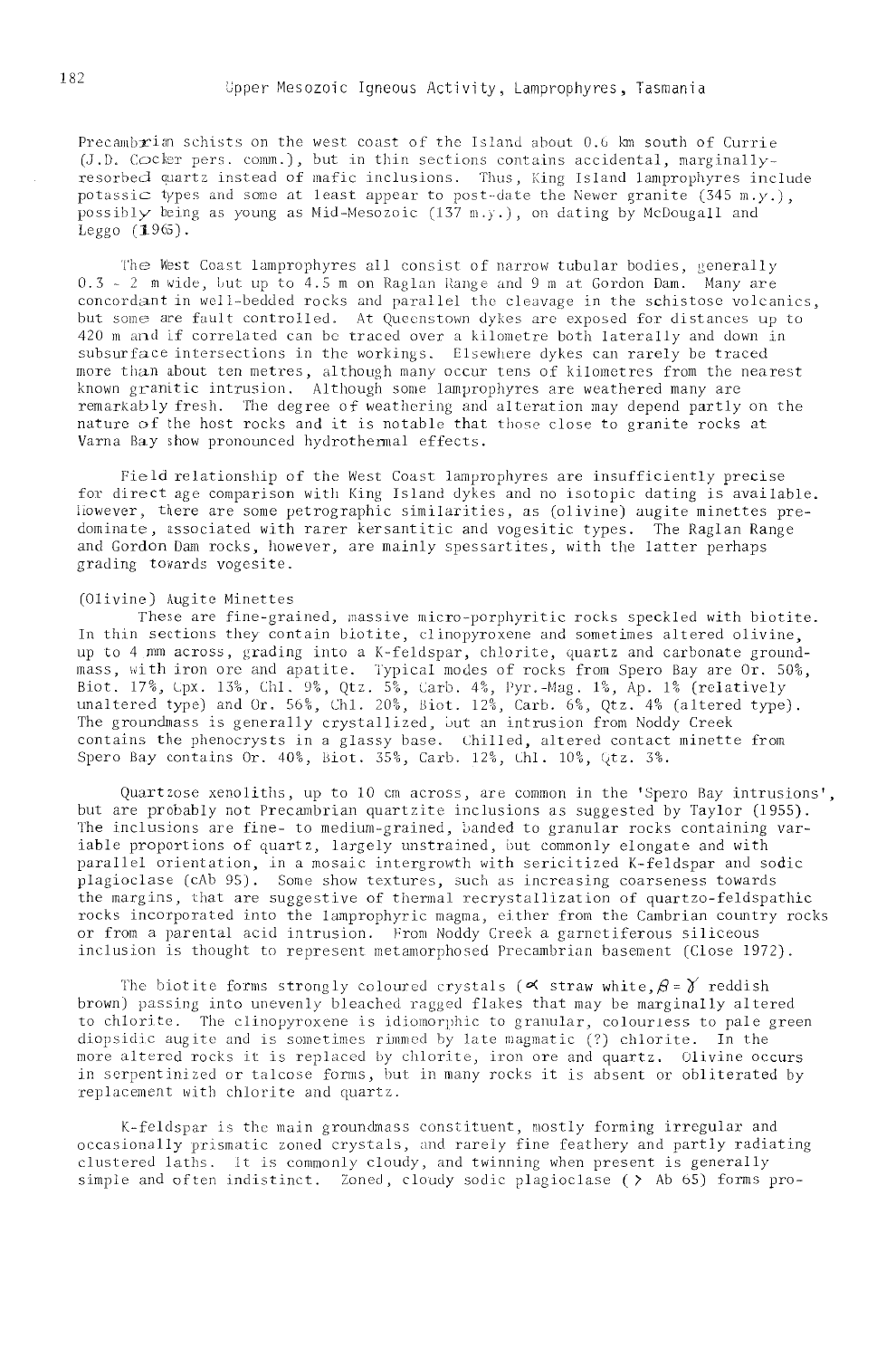minent laths with the K-feldspar in some of the Spero Bay, Noddy Creek and Clearwater Bay lamprophyres, which grade towards kersantite. Quartz forms round to irregular grains or single crystals and may be thinly rimmed with chlorite. Interstitial chlorite (greenish, faintly pleochroic irregular patches and flakes) appears to have crystallized with acicular carbonate (probably primary) as well as ragged secondary carbonate. Scattered pyrite, chalcopyrite and magnetite grains, apatite needles, sphene and hornblende form minor constituents. A few of the Spero Bay and Noddy Creek rocks contain some coarse aggregates of quartz or feldspar with coronas of clinopyroxene granules and/or biotite flakes associated with carbonate and chlorite. These may represent slight reaction with small xenolithic fragments.

Chemical analyses of the Queenstown minettes (Solomon 1964) show near-saturated rocks that either contain minor quartz or up to 8% olivine in the norm (Table 1). Compared with the average minette composition of Métais and Chayes (1963) these are types deficient in SiO<sub>2</sub>,  $\overline{M}_2O_7$ ,  $\overline{M}_2O_8$ , and  $K$ <sub>0</sub> but are particularly enriched in MgO, in association with high FeO<sub>3</sub> Fe<sub>2</sub>O<sub>3</sub> and CaO. This, with their relatively low Thornton-Tuttle Index suggests the vogesite in an augite-poor minette from Noddy Creek, shows significantly higher  $\sin 2\theta_2$ ,  $\sin 2\theta_3$  and  $\sin 2\theta_2$  and  $\sin 2\theta_1$  and  $\sin 2\theta_2$  and  $\sin 2\theta_3$  and  $\sin 2\theta_1$  and  $\sin 2\theta_2$  and  $\sin 2\theta_3$  and  $\sin 2\theta_1$  and  $\sin 2\theta_2$  and  $\sin 2\theta_3$  and  $\sin 2\theta_1$  and  $\sin 2\theta_2$  and  $\sin 2\theta_3$  and within a more highly differentiated minette (Close 1972).

#### Hornblende-Augite-Spessartites

Modal analyses and petrological descriptions of Raglan Range lamprophyres (Gee 1963) show spessartites containing variable proportions of amphibole (lamprobolite or hornblende) and augite phenocrysts. Chemically, they resemble the west coast minettes, except for lower  $K_2$ O and greater FeO/Fe, O<sub>3</sub> ratio, so that hornblende and plagioclase crystallized in place of biotite and potash feldspar to give more basic rocks with very low Thornton-Tuttle Index (Table 1). A further analysis of a Raglan Range lamprophyre (Spry and Banks 1962, analysis 72, p. 238) represents an acidic rock, apparently unrelated to the spessartites which may be an altered sodic feldspathic kersantite (?) from Surveyor Range (Spry 1957; F.L.S. microscopic obs.). The Gordon damsite rocks contain abundant glomeroporphyritic idiomorphic augite associated with reaction mantles and micro-phenocrysts of hornblende ( $\infty$  pale brownish yellow,  $\beta$  deep brown,  $\gamma$  olive brown) in an altered groundmass largely composed of sericitized sodic plagioclase, potash feldspar, chlorite and indeterminant clav.

### Varna Bay Granite Complex

Some of the minettes may be related to this small hitherto undescribed body, as a dyke rock 90 m away and apparently derived from it, texturally resembles an altered variety of the lamprophyres.

The intrusion of mixed biotitic and feldspathic granite rocks is exposed for almost a kilometre along Varna Bay (fig. 4). It is enclosed in contorted quartzites, siltstones and minor dolomites and pinches out between faults about one km inland. Dolomites are unusually common near the contacts, particularly the southern contact.

North and south contacts show remarkable similarities - in each case the granite is sheathed by coarse indurated breccia with quartzite and phyllite fragments in a siliceous or partly calcareous matrix. The breccia generally has discordant relations with the surrounding sediments and may be somewhat baked, although there appears to have been no mineral growth.

Detailed field relationships are very complex and the area has had only brief study due to difficulty of access. Just south of the complex the sheathing breccia is deformed upwards around a circular body of white carbonate (about 7 m across). In composition, texture and mode of "intrusion" this body resembles and needs close evaluation as a carbonatite, particularly as such rocks can be associated with olivine-bearing lamprophyres and strongly potassic rocks of the types found in the peneral area (Joplin 1971).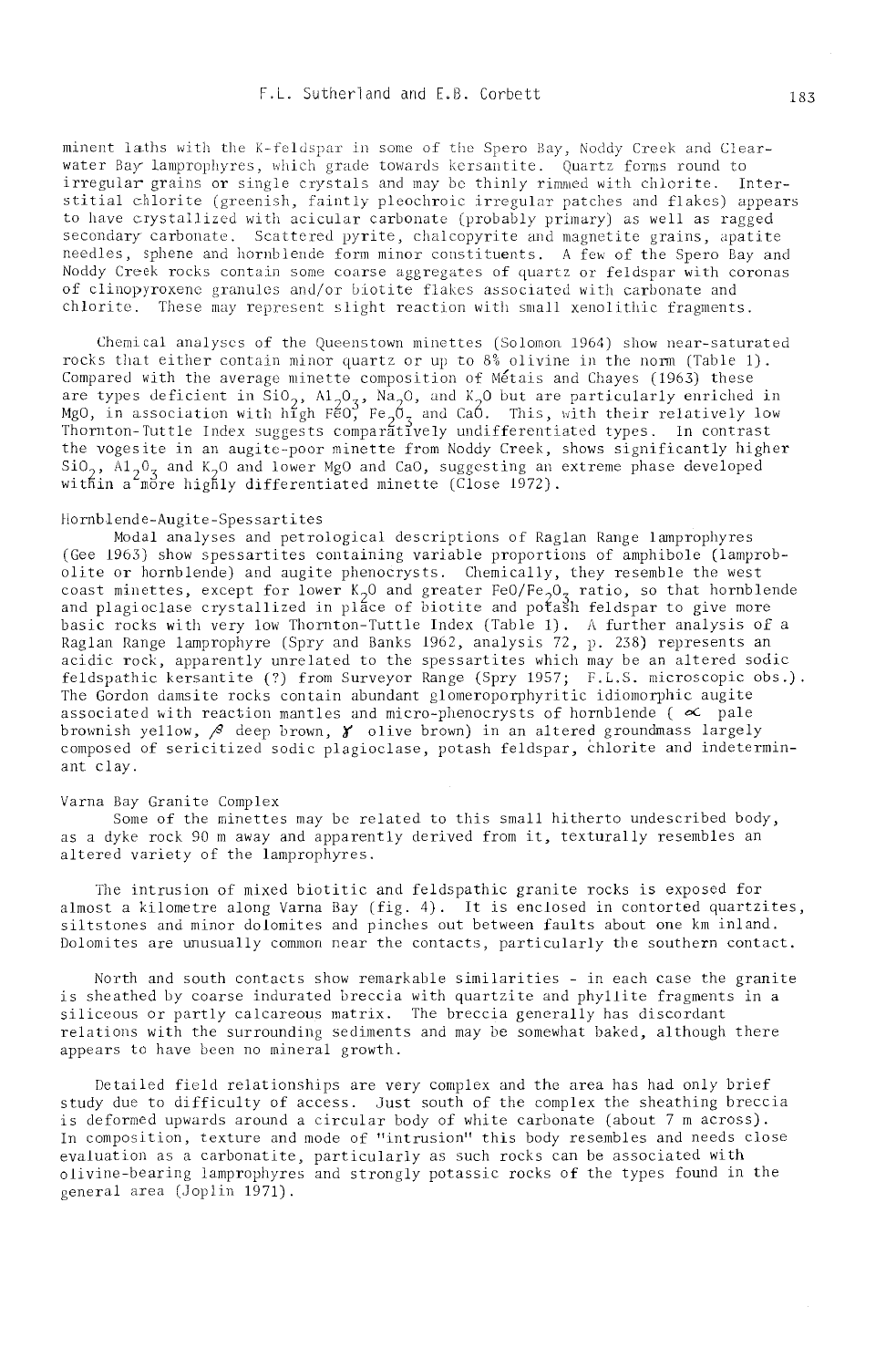### TABLE 1A

## SUMMARY OF CHEMICAL ANALYSES, UPPER MESOZOIC INTRUSIVES AND POST-LOWER DEVONIAN (?) LAMPROPHYRES

| Suite                                                                                                          | Cape Portland Appinitic Complex, Dykes and Lavas (Jennings & Sutherland |              |              |              | 1969 Table 2) |
|----------------------------------------------------------------------------------------------------------------|-------------------------------------------------------------------------|--------------|--------------|--------------|---------------|
| Analysis                                                                                                       | A(av. & range)                                                          | B(av.)       | C(av.)       | $\mathbb{D}$ | E             |
| SiO <sub>2</sub>                                                                                               | $53.3(51.3-56.5)$<br>$15.5(15.1-16.2)$                                  | 52.8<br>15.8 | 48.5<br>14.1 | 53.4<br>15.5 | 45.0<br>10.8  |
| $\begin{array}{l}\n\mathbf{A1}_2 \mathbf{0}_3\\ \n\mathbf{Fe}_2^2 \mathbf{0}_3\\ \n\mathbf{FeO} \n\end{array}$ | $3.1$ ( $2.6 - 3.3$ )                                                   | 2.9          | 3.55         | 4.2          | 3.6           |
| MnO                                                                                                            | $6.3$ ( $5.5 - 7.0$ )<br>$0.17(0.15-0.19)$                              | 6.75<br>0.15 | 5.9<br>0.16  | 5.3<br>0.16  | 8.3<br>0.19   |
| TiO <sub>2</sub><br>CaO <sup>2</sup>                                                                           | $0.9$ $(0.66 - 1.1)$<br>$7.7(6.2-8.1)$                                  | 0.97<br>7.8  | 1.25<br>7.7  | 1.2<br>7.9   | 1.9<br>13.3   |
| MgO                                                                                                            | $3.8$ ( $3.0-4.3$ )<br>$3.0$ ( $2.4 - 3.5$ )                            | 3.5<br>3.1   | 3.7<br>2.7   | 3.6<br>3.3   | 8.9<br>1.8    |
| Na <sub>2</sub> O                                                                                              | $3.2$ ( $2.7 - 3.7$ )                                                   | 2.95         | 3.8          | 2.7          | 1.8           |
|                                                                                                                | $0.56(0.37-0.54)$<br>$0.60(0.31-0.60)$                                  | 0.56<br>0.85 | 0.78<br>1.55 | 0.65<br>1.2  | 0.50<br>0.94  |
| $K_2^0$<br>$R_2^0$<br>$R_2^0$<br>$R_2^0$<br>$R_2^0$<br>$S_2^0$                                                 | $1.4$ ( $1.1 - 1.7$ )<br>$0.93(0.08 - 3.0)$                             | 1.45<br>0.51 | 0.78<br>5.2  | 0.80<br>0.16 | 1.1<br>1.9    |
| $Cl$ , Bao                                                                                                     | $0.26$ (Tr. -0.97)                                                      | 0.05         | 0.13<br>-    | 0.11         | 0.25<br>0.06  |
| Total                                                                                                          | 100.72                                                                  | 100.14       | 99.80        | 100.18       | 100.34        |
| $K_2O/Na_20$                                                                                                   | $1.07(0.84 - 1.54)$                                                     | 0.95         | 1.41         | 0.82         | 1.0           |
| Thornton<br>Tuttle<br>Index                                                                                    | $49.5(46.8-54.6)$                                                       | 47.0         | 53.9         | 48.8         | 25.0          |

A. Porphyrite Complex (av. & range of 5 analyses)

B. Spessartitic Dykes (av. 2 analyses)

C. Kersantitic Dykes (av. 2 analyses)<br>D. Trachvandesite

D. Trachyandesite<br>E. Mafic Inclusion

Mafic Inclusion (Diorite)

The main intrusion is dominated by darker, medium grained, biotite-rich rocks intimately associated with texturally similar, but pale coloured, fine to coarse phases. Only one case of reaction was noted, where a body of very coarse, pale rock 0.3 by 1 m across showed a reaction border 3 cm wide. In places, the darker rocks are cut by dykes of pale rock with banded edges, and quartz (-siderite) and carbonate (-hematite) veins are common. The south side of the intrusion is a complex arrangement of deformed sheets of the normal pale and dark granitic rocks, associated with fine-grained spotty and nodular spinel-bearing phases and pale coarse dykes. Several dykes of the dark rock, including a tourmaline-rich variety, extend southwards into deformed breccia and dolomitic sediments. Altered pale dykes also intrude the dolomitic sediments on the northern side of the body.

In thin sections, most of the rocks are altered to varying degrees and even after sodium cobaltinitrite staining it sometimes proved difficult to distinguish between potassic and sodie feldspars. The rocks may contain up to almost 30% essential quartz although the majority carry between  $10-15%$  and rare rocks lack quartz. The darker rocks show the least alteration and contain ragged corroded biotite flakes up to 7 mm long and making up of 30% of some specimens. The biotites develop a foliation in a few cases and crystals are sometimes deformed with small kink bands; there may be some alteration to chlorite and actinolite. Actinolite laths are unevenly distributed and are often partly intergrown with sericite and quart z. The feldspars form cloudy, irregular to tabular and stumpy crystals, made pinkish by dusty hematite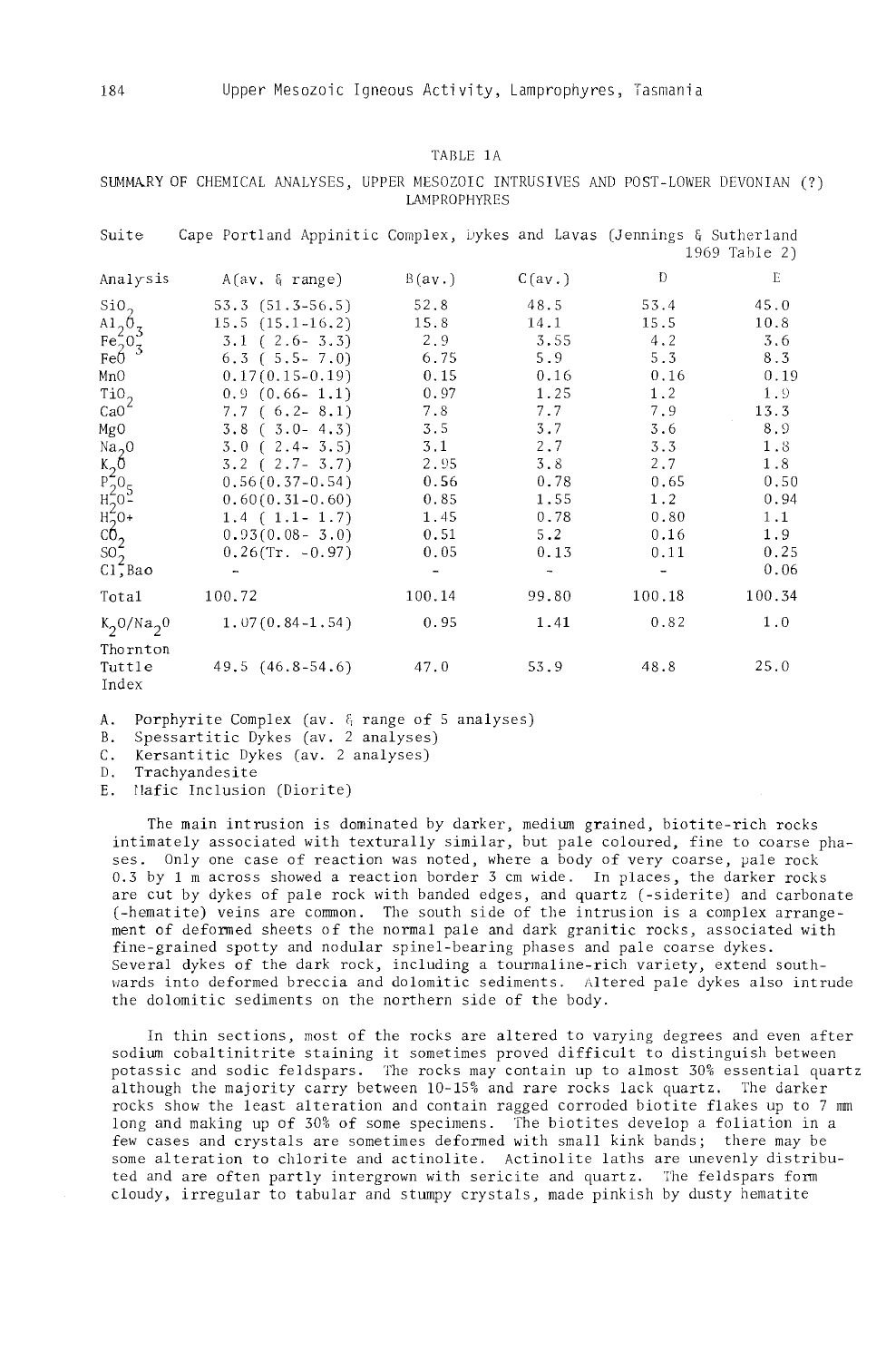| Suite                                    | Port Cygnet Syenitic & Alkaline<br>Intrusives (Edwards 1947 Tables 1 $\xi$ 2) |                          |                               | West Coast Lamprophyres (Age<br>Uncertain) |        |           |       |
|------------------------------------------|-------------------------------------------------------------------------------|--------------------------|-------------------------------|--------------------------------------------|--------|-----------|-------|
| Analysis                                 | F(av.)                                                                        |                          | $G(av.)$ $H(av. \& range)$    | I(av.)                                     | J      | K         | L     |
| SiO <sub>2</sub>                         | 62.18                                                                         | 61.70                    | 55.43 (54.20-57.75)           | 45.94                                      | 54.6   | 46.16     | 66.4  |
| $A1_{2}0_{3}$                            | 17.85                                                                         | 20.00                    | 19,58(18.80-20.91)            | 11.33                                      | 15.2   | 12.7      | 16.35 |
| $Fe2o3Fe0$                               | 1.31                                                                          | 1.25                     | $3.67(1.71 - 6.05)$           | 3.93                                       | 6.3    | 1.58      | 0.98  |
|                                          | 2,60                                                                          | 0.86                     | $1.81(0.84 - 3.73)$           | 5.20                                       | 6.3    | 9.51      | 2.48  |
| MnO                                      | 0.27                                                                          | 0.03                     | $0.29(0.12 - 0.77)$           | 0.24                                       | ND.    | 1.31      | 0.24  |
| TiO <sub>2</sub>                         | 1.05                                                                          | 0.08                     | $0,28(0.10-0.45)$             | 1.11                                       | 0.07   | 0.71      | 0.24  |
| $CaO^2$                                  | 3.85                                                                          | 2.30                     | $3, 92(2, 35 - 5, 65)$        | 8.21                                       | 2.7    | 6.12      | 3.37  |
| MgO                                      | 0.87                                                                          | 0.57                     | $0.64(0.40-1.01)$             | 12.08                                      | 3.3    | 12.79     | 1.45  |
| Na <sub>2</sub> O                        | 4.12                                                                          | 2.52                     | $3.74(2.80 - 4.57)$           | 0.98                                       | 1.2    | 0.94      | 4.31  |
| $\frac{K_2 6}{F_2^2 0_5}$                | 4.34                                                                          | 9.44                     | $8.45(7.57 - 9.39)$           | 3.19                                       | 8.2    | 0.80      | 2.78  |
|                                          | 0.46                                                                          | 0.50                     | $0.21$ (Tr. $-0.50$ )         | 0.67                                       | ND     | 0.13      | 0.14  |
|                                          | 0.0                                                                           | 0.50                     | $0.45(0.15-0.85)$             | 1.56                                       |        |           | 0.17  |
| $rac{H_2^2O}{CO_2^2}$<br>so <sub>2</sub> | 0.58                                                                          | 0.39                     | $0.37(0.11 - 0.65)$           | 3.14                                       | ND     | 5.61      | 0.96  |
|                                          | 0.12                                                                          | 0.0                      | $0.08(0.0 - 0.38)$            | 2.05                                       | ND     | 1.93      | 0.04  |
|                                          |                                                                               | $\overline{\phantom{0}}$ | $0.25(0.0 - 1.21)$            | 0.50                                       | $\sim$ |           |       |
| C1, Bao                                  |                                                                               |                          |                               | 0.16                                       |        |           |       |
| Total                                    | 99.60                                                                         | 100.14                   | 99.17                         | 100.29                                     |        | $-100.29$ | 99.97 |
| $K_2O/Na_2O$                             | 1.07                                                                          | 3.84                     | $2,85($ 1.67 - 3.10)          | 3.26                                       | 6.83   | 0.85      | 0.65  |
| Thornton<br>Tuttle<br>Index              | 73.2                                                                          |                          | $83.5$ $76.2$ $(72.7 - 80.2)$ | 28.0                                       |        | 15.5      | 74.10 |

#### TABLE 1B

- F. Syenitic complex (av. of 2 analyses).<br>G. Saturated dykes (av. 2 analyses).
- 

H. Unsaturated dykes (av. & range of 5 analyses).

- I. Augite-minette (Queenstown, Solomon 1964).
- J. Vogesite (Noddy Creek, Close 1972).
- K. Spessartite (Raglan Range, Gee 1963).
- L. Acid dyke (Raglan Range, Spry and Banks 1962, Analysis 72, p. 283).

inclusions and are commonly sericitized. K-feldspar and zoned sodic plagioclase (mostly  $>$  Ab65) occur in variable proportions. Perthitic and blotchy intergrowths are common, but polysynthetic cross-twinning is generally absent. The K-feldspar forms intricate graphic intergrowths with quartz (commonly as overgrowths on large crystals). Quartz generally forms less than 15% of these rocks which grade from quartz-biotite syenites into granites and quartz-monzonites. The main accessories are idioblastic magnetite, common apatite and some pale green spinel within the feldspar; secondary carbonate is common.

The pale associates of the biotitic rocks largely represent strongly altered varieties, in which characteristically biotite is replaced by muscovite, sericite, chlorite and iron oxide, actinolite is replaced with sericite and carbonate and much of the feldspar is replaced by carbonate. Leucocratic rocks, lacking mica and generally poorer in quartz can also be distinguished. They are composed dominantly of Kfeldspar-sodic plagioclase mosaics, in which microline is conspicuous; they are probably later phases and include an aplitic monzonite or diorite with tourmaline  $(schorlike, \omega)$  blackish green,  $\epsilon$  yellowish rose).

The complex intrudes late Precambrian/Lower Cambrian (?) beds, but its precise age is uncertain. It is centred within and shows some petrological similarities to the minettes which may represent a more basic phase. Minette dykes have not been traced into the complex itself, but they are found about 100 m away where they appear to show a textural transition between the normal lamprophyre and the granitic complex. The granite does not show any close resemblance petrographically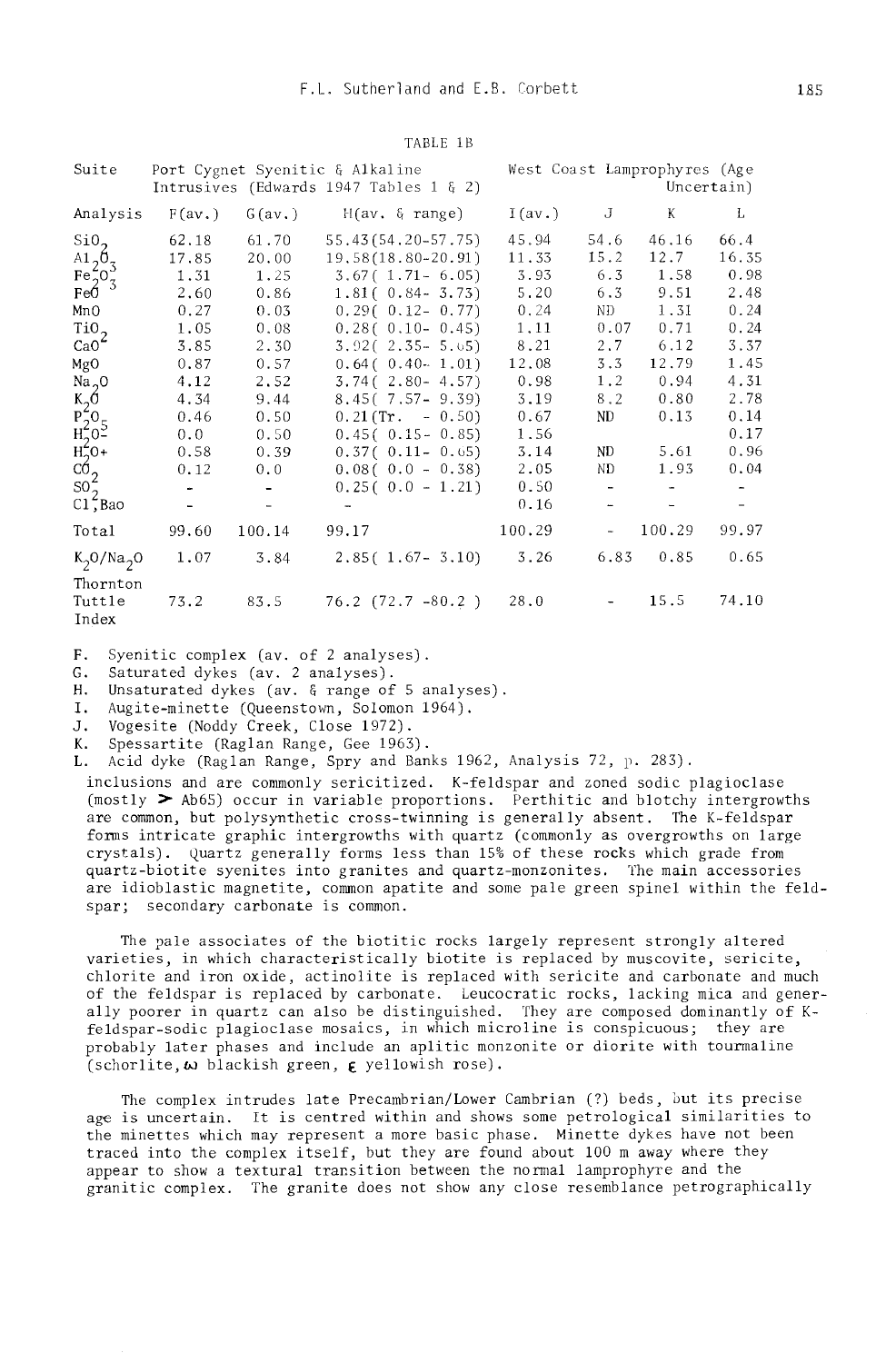to the typical Cambrian or Devonian granitic bodies of the State (D.I. Groves and M.J. Rubanach, pers. comm.).

Age of West Coast Lamprophyres

The lamprophyres intrude representatives of all the major Precambrian and Lower Palaeozoic units in western Tasmania, including:

- (i) "Older Precambrian" quartzites and schists at Raglan Range, Gordon Dam and south of Low Rocky Point.
- "Younger Precambrian" (?) quartzites and phyllites at Hibbs Lagoon.  $(ii)$
- (iii) Late Precambrian or early Cambrian quartzites, dolomites, slates and siltstones at Birthday Bay and Varna Bay.
- (iv) Lower Middle Cambrian (?) greywackes, siltstones and cherts on the Gordon River Road near Florentine River.
- (v) Lower Middle Cambrian (?) intermediate volcanics at Cypress Creek.
- (vi) Lower Middle Cambrian (?) slates and greywacke at Spero Bay.
- (vii) Middle-Upper Cambrian (?) greywackes and siltstones, as well as gabbro and ultramafic rocks at Noddy Creek.
- Cambrian acid volcanic schists around Oueenstown.  $(viii)$ 
	- $(ix)$ Siluro-Devonian Eldon Group rocks near the Olga River.
	- $(x)$ Lower Middle Devonian Spero Group quartzites and conglomerates at Whitehorse Bay; this gives a lower age limit for at least some of the West Coast lamprophyres.

At Noddy Creek, the dykes generally parallel shear planes in the ultramafic rocks and bedding or cleavage in sediments, but one cross-cutting dyke has been traced from sediments into serpentinite (Close 1972); these relationships suggest post-Middle Cambrian emplacement. At Queenstown, the lamprophyres form generally unsheared, occasionally bifurcating dykes that dip 78-85<sup>9</sup>W on north westerly trends and post-date the mineralization, faulting and shearing (Solomon 1964; K.O. Reid pers. comm.); this suggests an Upper Devonian or younger age. Similarly the Raglan Range lamprophyres (Spry 1957, Gee 1963) show related trends discordant with the local foliation and are associated with a major Tabberabberan fault. Intrusions at Clearwater Bay and Gordon Dam are cut or locally sheared by post-Lower Devonian faulting (M.R. Banks, V.E. Thomson and G.T. Roberts, pers. comm.).

Generally the West Coast lamprophyres have been attributed to the post-Tabberabberan granite intrusions (Upper Devonian to Lower Carboniferous; McDougall and Leggo 1965), but without firm evidence of an upper age limit. On the other hand,<br>Close (1972) considered the Noddy Creek lamprophyres as late stage differentiates in a period of Cambrian intrusion which started with the ultramafic rocks of the Hibbs belt. He suggested that they may be hypabyssal equivalents of various quartz dolerite, granodiorite and microgranite intrusions in the area and related them to the Darwin Granite, the Elliot Bay adamellite (minimum age  $407$  m.y.; McDougall and Leggo 1965) and a granodiorite 5 km west of Birchs Inlet.

Close figured a "boudinized lamprophyric dyke cut by yeins of carbonate material and surrounded by sheared serpentinite" and in another example showed chloritization and chrysotile vein formation post-dating crystallization of both the lamprophyric dyke and ultramafic host. This would be evidence for Cambrian age and association for the Noddy Creek lamprophyres, only if the shearing and alteration of the ultramafics which affects the dykes can be shown to be Cambrian.

On present evidence, several relationships are possible:

- The Noddy Creek lamprophyres are contemporaneous with those which intrude  $(i)$ Lower Middle Devonian beds at Whitehorse Bay.
- The Noddy Creek dykes are older than and may have a different origin from  $(i)$ some other similar West Coast lamprophyres. However, there is little chemical or petrological evidence to link the lamprophyres with either ultramafic, basic or granitic Cambrian igneous activity.
- Some, or all, of the West Coast lamprophyres and possible link rocks such as  $(iii)$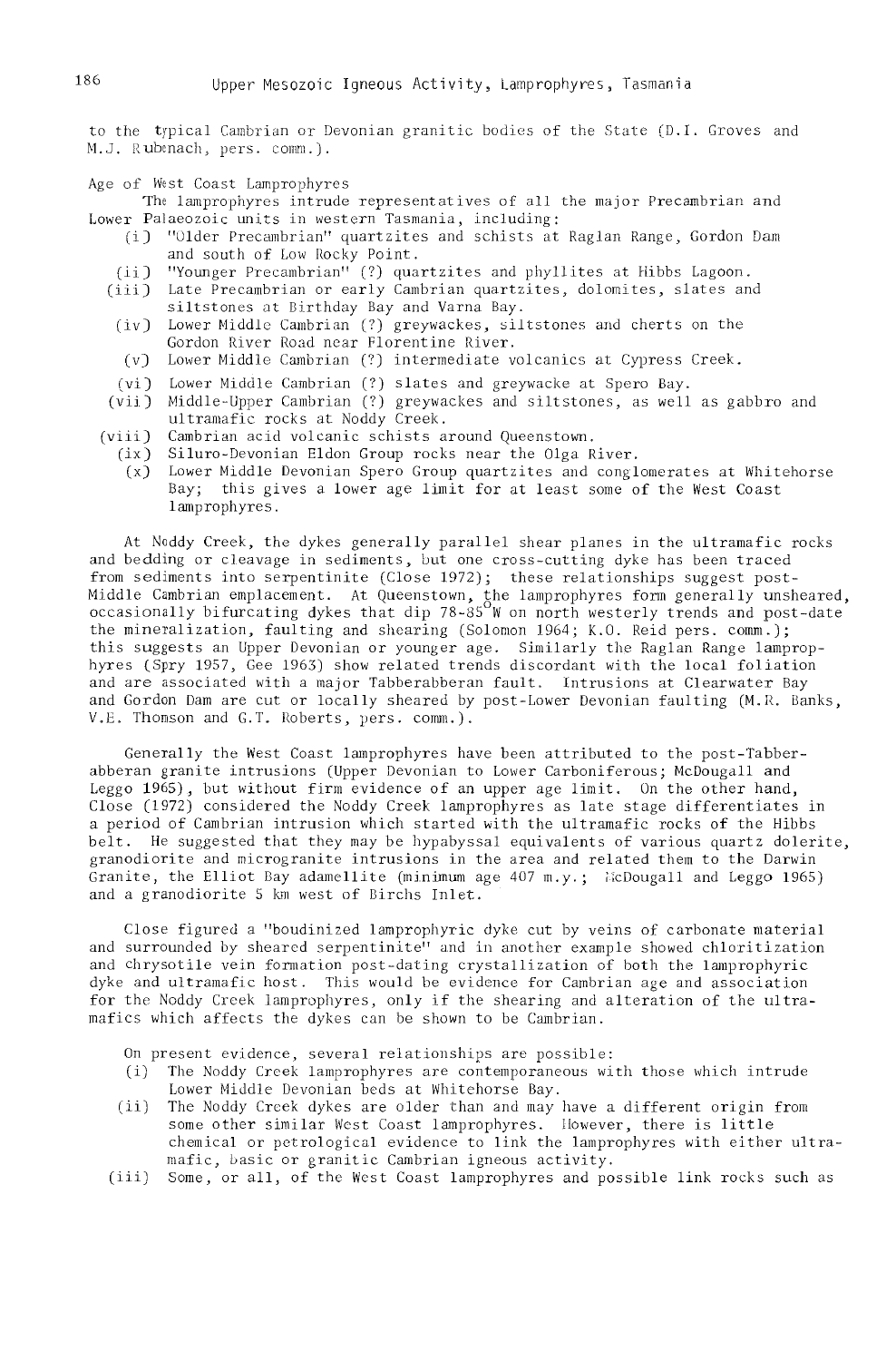the Varna Granite are essentially contemporaneous with petrologically similar rocks dated as Upper Mesozoic at King Island. Cape Portland and Cygnet.

The West Coast minettes show striking petrographic similarities, although there is a strong spread in chemistry between some variants ( $cf.$  augite minette and biotite vogesite analyses, Table 1). This consistency might suggest a single intrusive period, but field relationships are somewhat ambiguous in this regard. The age assigned to some of the "shearing" and chrysotile veining in the Noddy Creek minette<br>is critical here. Whether it was associated with Upper Cambrian, Tabberabberan or later movements is arguable and perhaps it was locally associated with tensional emplacement and remobilizing effects of hot volatile lamprophyric magma or even with post-lamprophyre epeirogenic movement in a sensitive serpentinite host. Recent research indicates that chrysotile vein formation can occur under static conditions in equilibrium with groundwater near the surface at any time after ultramafic emplacement, (Barnes and O'Neil, 1969; Coleman 1971).

The lamprophyres are presumably far more numerous than yet seen in the poor West Coast exposures and until they can be accurately dated a widespread role in the Upper Mesozoic magmatism cannot be discounted on present evidence. Minor post-Tabberabberan microporphyritic basic dykes are also known to intrude the folded rocks at Waratah, Pieman River, Rosebery, Renison Bell and Inkerman and Collingwood Rivers (D. I. Groves, R.L. Brathwaite, J.R. Griffiths and author's obs.). However, chemically (D.I. Groves, analysis) and in thin sections these rocks closely match the chilled Mid-Jurassic tholeiite of the State and are probably not related to the lamprophyric activity.

### RELATIONSHIPS WITH BASS STRAIT

Mesozoic igneous rocks are recorded in wells drilled in sediments of the Otway, Bass and Gippsland Basins. The majority are basic volcanics and intrusives (mainly basalts and olivine-basalts) that appear mostly within the Jurassic succession (J.R. Griffiths pers. comm.) and are dated at  $153 + 5$  m.y. in the Casterton 1 Well (Cundill in Parkin et al., 1969). These probably largely represent effusive phases following the Mid-Jurassic tholeiitic injections in Tasmania (160-167 m.y.; McDougall 1961), but some more acidic rocks may relate to the Upper Mesozoic intermediate intrusives described herein. Such rocks include granitic dykes noted at several horizons within the Otway Group (Lower Cretaceous) in Hawkesdale 1 Well (Hocking 1970; J.R. Griffiths pers. comm.) and a Mesozoic (?) trachyte (orthoclase porphyry) described in Bass 2 Well (ESSO Exploration Aust. Inc. 1966). Andesitic fragments of unknown source, probably outside Victoria, were reported in the Strzelecki Group (Upper Jurassic/Lower Cretaceous) sediments of S.E. Victoria (Edwards and Baker 1943; Singleton 1968). In thin sections these 'andesitic' grains appear identical in mineralogy to examples of the Cape Portland appinitic suite (F.L.S. obs.) and are probably derived from this igneous episode.

## **DISCUSSION**

This survey indicates that igneous activity was a significant feature of the Upper Mesozoic in Tasmania. The Mid-Jurassic tholeiitic floods gave way in Upper Jurassic/Cretaceous time to more sporadic localized intermediate and alkaline intrusions associated with lamprophyric swarms. The Upper Mesozoic bodies were<br>relatively restricted in size and represent the southern extension of similar intrusive activity in Bass Strait and eastern Australia (e.g. Kemezys 1971; Sutherland 1973a). Volcanism was associated with the Cape Portland centre, at least, but at Cygnet-D'Entrecasteaux Channel there is some suggestion that the intrusives failed to penetrate the Triassic cover. Thus, large areas of Triassic outcrop in Tasmania could conceal further such occurrences and their subterranean presence may be indicated only fortuitously at the surface in possible accidental inclusions in Cainozoic basalts in these areas.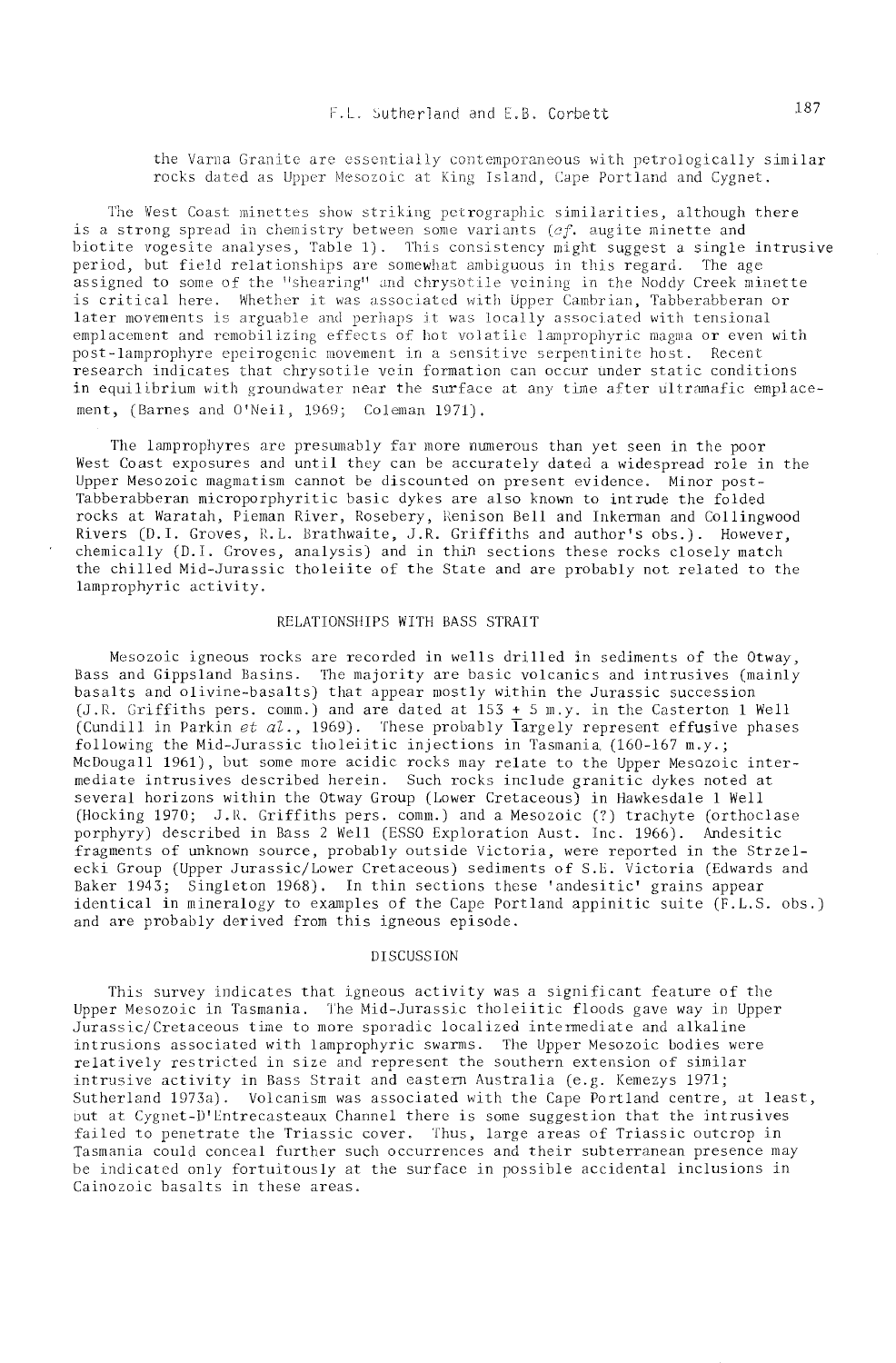It is now clear that lamprophyric intrusives exposed in the folded pre-Permian basement of Tasmania, and previously generally ascribed to the Devonian-Carboniferous or earlier intrusive episodes, without conclusive evidence, alternatively could represent the Upper Mesozoic episode. Some similar rocks exist amongst these separate suites and their petrological distinction may be difficult without extremely detailed work. The presence of substantial sulphide and other mineralization, and the nature and degree of alteration, in such rocks may guide age assignment, but these are not consistently or completely reliable criteria. This problem is highlighted by the lamprophyric swarm in western Tasmania. Until precise ages of these rocks are established, knowledge of the extent of Upper Mesozoic activity hovers uncertainly between State-wide and more locally sporadic limits. Palaeomagnetic determinations, where suitable, may be the most expedient method of resolution here, in view of the significant differences in Devonian-Lower Carboniferous and Mesozoic Australian pole positions (Brown, Campbell and Crook 1968). However, preliminary tests on a Noddy Creek lamprophyre showed that some of the typical minettes at least are virtually non-magnetic and not susceptible to this method  $(W, D, Parkinson, pers.$ comm.) .

The Upper Mesozoic activity produced intermediate and alkaline rocks at Cape Portland and Cygnet-D'Entrecasteaux Channel (Table 1). The Cygnet intrusives, with their relatively high potash were included as representatives of the shoshonitic association by Joplin (1964-71, 1965). The Cape Portland rocks also show some affinities with the shoshonitic association and chemically approach an intermediate position between absarokite and shoshonite types as defined by Joplin (1968). Their magma seems to represent a more undifferentiated type for derivation of the acidic alkaline Cygnet magma, whose rocks, with higher Thornton-Tuttle Indices, fall largely in the latite and high K-trachyte types of Joplin.

More detailed aspects of the shoshonitic relationship in the Upper Mesozoic of Tasmania in regard to their chemistry and tectonic setting in Eastern Australia are given elsewhere (Sutherland 1973a), but the conclusions from both papers are combined here in the following summary for completeness.

#### SUMMARY

1. Upper Mesozoic igneous activity was probably more widespread in Tasmania than previously realized.

2. These rocks are generally potassic and dated types include olivine augite minette on King Island (137 m.y.), K-rich porphyrites, lamprophyres and 'trachyandesites' at Cape Portland, N.E. Tasmania  $(103 + 23 \text{ m.})$ , Lower Cretaceous?), and banatitic syenite with saturated and under-saturated alkaline derivatives at Cygnet (98 + 3 m.y.). 3. They resemble examples elsewhere in the Upper Mesozoic of Australia, but their relationships are less obscured by other contemporaneous igneous activity. 4. Their intrusive sequence and major element chemistry suggest a shoshonitic differentiation series.

S. Reconstruction of their tectonic setting, suggests that the magmas evolved under a largely stable continental margin bordering the New Zealand Geosyncline. 6. Since, post-Gondwanaland continental drifting began, the non-orogenic Tasmanian land mass has passed through a general sequence of tholeiitic to olivine-tholeiitic (?) (Mid to Upper Jurassic), shoshonitic (late Jurassic to Mid-Cretaceous) and basic alkaline to tholeiitic (Cainozoic) igneous episodes.

#### ACKNOWLEDGMENTS

The authors received considerable assistance with unpublished mapping, specimens, information and constructive criticism from B.H.P. Co. Ltd., K.O. Reid (Mt. Lyell Mining Co. Pty. Ltd.), V.E. Thomson, G.T. Roberts and G.E. Hale (Hydro-Electric Commission), *N.R. Banks, M.J. Rubenach, N.C. White, J.R. Griffiths, R.J. Ford, J.B.* Cocker, B. Wyatt, W.O. Parkinson (Geology Department, University of Tasmania), D.J. Jennings, D.l. Groves, LB. Jennings, K.D. Corbett, N. Farmer, A.J. Noldart, G.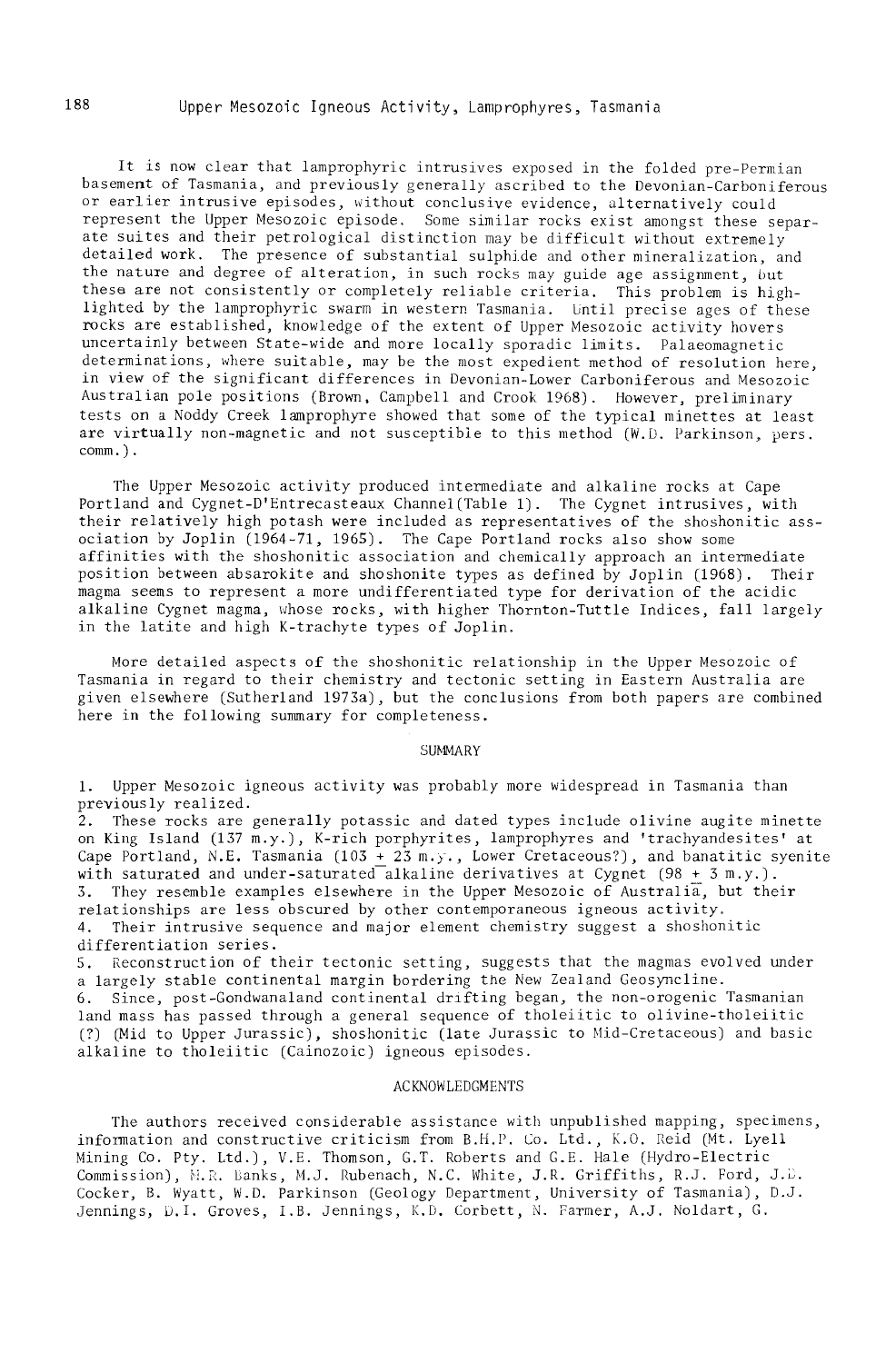Everard and E. Williams (Tasmania Department of Mines) and R. Webb (Latrobe).

#### **REFERENCES**

Barnes, I. & O'Neil, J.R., 1969: The Relationship between fluids in Some Fresh Alpine-Type Ultramafics and Possible Modern Serpentinization, Western United States. Bull. Geol. Soc. Amer., 80, 1947-1960. Brown, D.A., Campbell, K.S.W., & Crook, K.A., 1968: The Geological Evolution of Australia and New Zealand. Pergamon Press. Buch, L. von, 1814: Einige Bemerkunger uber die geognostiche Constitution von Van Diemens Land. Maa. fur. die Neu Entdeckungen in der Gesammte Naturkunde.  $6, 234 - 240.$ Close, R.J., 1972: The Geology and Economic Potential of the Hibbs Ultramafic Belt in the Noddy Creek Area, S.W. Tasmania. Royal Melbourne Institute of Technology, Fellowship Diploma Thesis, unpubl. Cocker, J.D., 1971: The St. Helens Pluton Petrology and Structure. Univ. Tasm. B.Sc. (Hons) Thesis, unpubl. Coleman, R.G., 1971: Petrologic and Geophysical Nature of Serpentinites. Bull.<br>
Geol. Soc. Amer., 82, 887-918.<br>
Edwards, A.B., 1947: Alkali Hybrid Rocks of Port Cygnet. Proc. R. Soc. Vict.,  $58, 81 - 115.$ & Baker, G., 1943: Jurassic arkose in southern Victoria. ibid.  $\overline{54.195-228}$ . ESSO Exploration Australia Inc., 1966: Bass-2-Well Completion Report. Evernden, J.F. and Richards, J.R., 1962: Potassium-argon ages in eastern Australia. J. geol. Soc. Aust., 9, 1-49. Gee, D.R., 1963: Structure and Petrology of the Raglan Range. Bull. geol. Surv.  $Tasm. 47.$ Green, D.H., 1959: Geology of the Beaconsfield District, including the Anderson Creek Ultrabasic Complex. Rec. Q. Vict. Mus., 10. Hills, C.L. and Carey, S.W., 1949: Geology and Mineral Industry in Handbook for Tasmania, Aust, Ass. Advanc. Sci. Hobart. , Reid, A.M., Nye, P.B., Keid, H.G.W. & Reid, W.D., 1922: The Coal Resources of Tasmania, Tasm. Dept. Mines Miner. Res. 7. Hocking, J.B., 1970: Petrographic Description of Selected Cores of Igneous Rocks from Shell's Hawkesdale-1 Well, Otway Basin, in Hawkesdale-1-Well Completion Report. Hogg, E.C., 1901-1902: The Glacial Beds of Little Peppermint Bay, Tasmania. Pap.<br>Proc. R. Soc. Tasm. for 1900-1901. (1902), 136-137. Jennings, D.J. and Sutherland, F.L., 1969: Geology of the Cape Portland Area with special reference to the Mesozoic (?) Appinitic Rocks. Tech. Rep. Dep. Min. Tasm., 13, 45-82. Jennings, I.B., Noldart, A.J. & Williams, E., 1967: Geology and Mineral Resources of Tasmania. Bull. geol. Surv. Tasm., 50. Johnston, R.M., 1888: A Systematic Account of the Geology of Tasmania. Govt. Printer, Hobart. Joplin, G.A., 1964-1971: A Petrography of Australian Igneous Rocks. Angus & Robertson, Sydney, 1st to 3rd Editions.' , 1965: The problem of the potash-rich basaltic rocks. Mineralog.  $\overline{Mag_{\cdot 2}$  34, 266-275. 1968: The Shoshonite Association: A Review. J. geol. Soc. Aust..  $15, 275 - 294.$ Kemezys, K.J., 1971: Mid-Cretaceous Mineralization in South-eastern Australia. Search, 2, 6, 202. Leaman, D.E. and Naqvi, I.H., 1967: Geology and Geophysics of the Cygnet District. Bull. geol. Surv. Tasm., 49. Longman, M.J., 1961: An Occurrence of Hornblende Picrite in N.E. Tasmania. Tech. Rep. Dep. Min. Tasm., 5, 209-210. , 1966: Lxplanatory Report. 1-mile geol. Map. Ser. - Launceston. Dept. Min. Tasm.

189